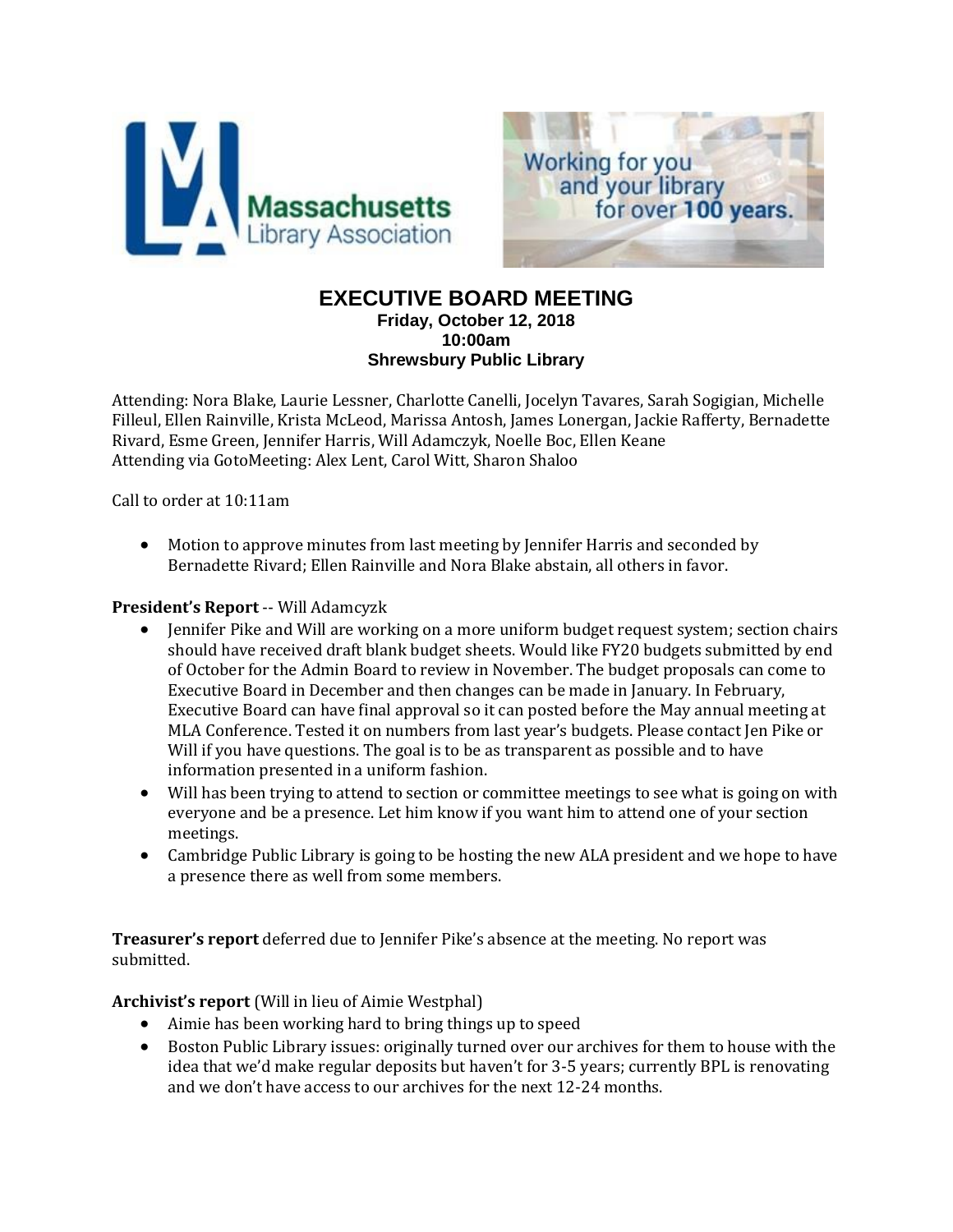- Proposal is that Aimie will start digitizing more current records and then work backwards. The question will be of where to host this? Digital Commonwealth? BPL? Masslib.org? No need to password protect it, so plenty of options. Will revisit.
- Should we create a policy of what to keep and what to toss from the archives? Do we already have a policy? Does BPL have a policy we can adopt or that they have been using?
- Motion to accept the proposal to authorize the transfer of archival documents from their current housing in the Minuteman offices to the MVLC offices is made by Ellen Rainville, seconded by Esme Green. All in favor.

## **Conference update**—Michelle Filleul

- Conference wants to roll meals into the registration fee (mainly the lunches). Being looked into to see if the hotel can do that this year and can address different dietary restrictions. Like to have it settled into the rates by January so we can start posting it with early bird registration.
- Need pricing proposal for individuals and for institutional members for December meeting
- Theme of the 2019 conference is Greatest Job on Earth
- How to attract more members to the annual meeting at MLA was discussed. Have it at lunch (since lunch would be included)? Or instead have it as a breakfast meeting?
- MLA will have the app again from Capira--same as last year.

**ParaLibrarians Section**—no report or member present; hopefully next meeting

### **Personnel Issues and Education committee**

- Nora Blake is appointed to chair the committee and Charlotte Canelli and others will be appointed to join it.
- Committee will be charged with reviewing MLA staff and with bringing back the library standard salary suggestions and guidelines. The guidelines were valuable for arguing for salaries, making comparisons, and so on. Would be a good idea to include the paraprofessional section in the conversation and in the guidelines.
- Would also like to see this committee working with the NELA representative to work with candidates for the NELLS scholarships.

# **Strategic Plan Discussion—**Esme Green

- Esme provided a print out of the Goals and objectives. This is an online Google sheet which has now been gone through to attach responsibilities for each section or committee to aid in achieving the objectives. Esme will resend the Google sheet and you can update your section into the responsibility column; it will be updated with assignments. Remember to talk to your sections about the topics on the plan that need addressing
- MLA Admin calendar—It exists! It should be attached to the packet for the meeting which will help with reminders –Ellen Rainville has it and will resend it to Esme and Will
- Proposal to make conference materials available to MLA members and conference attendees with password protected access on the Masslib.org site beginning with 2019 conference. Motion made by Jennifer Harris and seconded by Esme Green. No further discussion, unanimously passed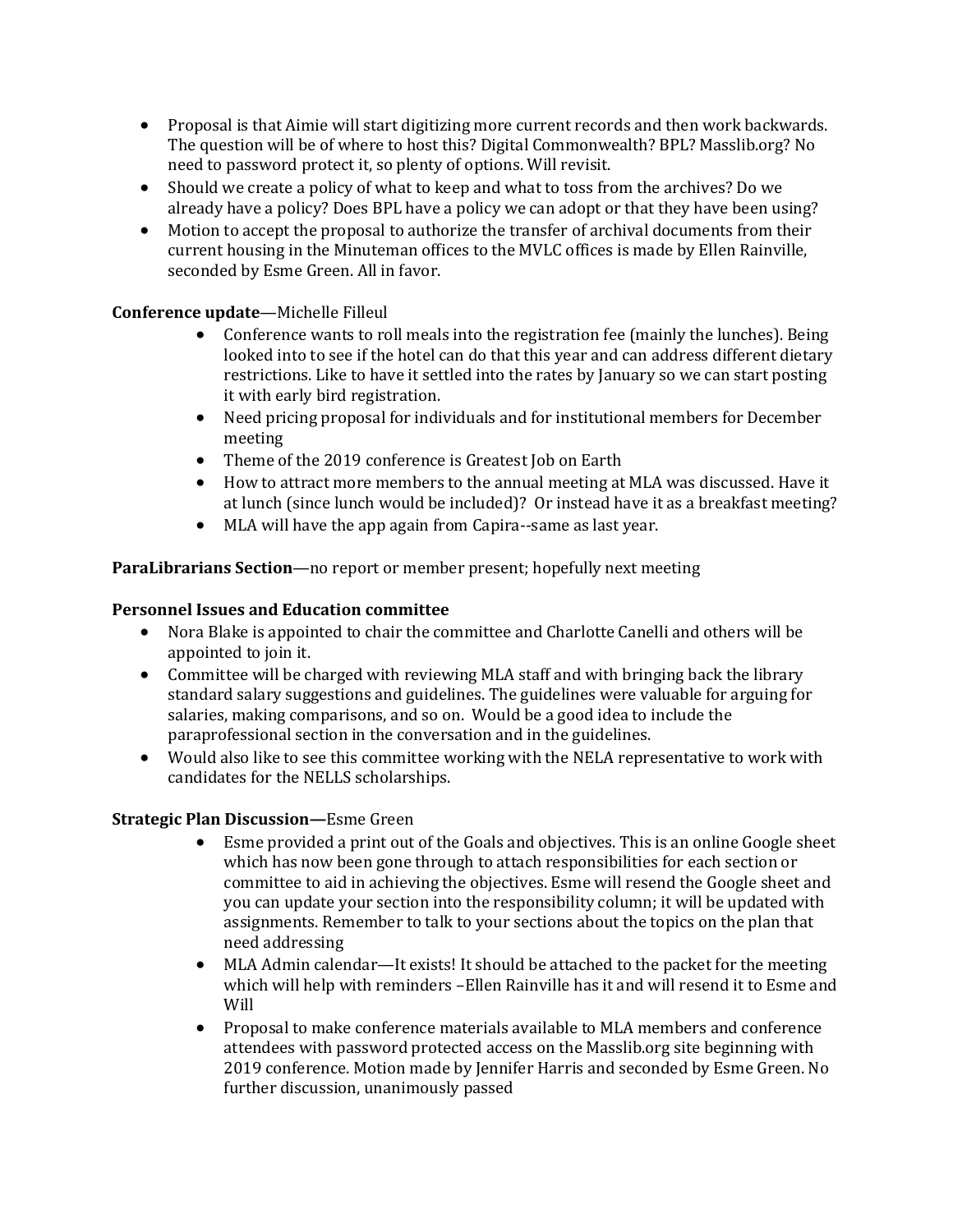• Remember to be members in good standing for MLA, especially if you are on a section or committee.

## **Committee Reports**

**MBLC**—James Lonergan

- Legislative agenda was discussed; statewide survey was taken; asking for 3% increase in all of our line action items except for 2
- New bond bill for construction we are asking for a line increase as well; MBLC was told to ask for whatever we want but we are capped at \$20 million per year, so hoping to get that raised to \$25 million
- MBLC will be reaching out to those libraries on the construction waiting list to get them talking
- New commissioner--Leslie Ball was the Scituate library foundations head; 6 commissioners terms have expired so lots of turnover currently
- Building lease is up in the next year and half; MBLC is looking for new offices, dependent if they can potentially stay where they are
- Budget is already out
- MBLC & MLS are meeting to clarify their roles and responsibilities
- Trustees guide is available
- Two new employees--Andrea Bunker will be doing Building Construction and Evan Knight will be in Preservation
- MLS and MBLC are looking at how to raise funding for delivery because it is currently 62% of MLS' budget so looking at adding funds to line 9401
- Does MLA give a statement of support to the MBLC for its budgets or legislative agenda? Past practice is that the agenda is adopted by MLA at December meeting and we can add to it at that point as well. This should come from legislative and then we'll talk about it in December.

# **Intellectual Freedom SRC**-Carol Witt and Jackie Rafferty

- Program is coming up next Thursday, currently 45 registrations, Globe article this past weekend on the program; details on the MLA site
- Worcester Library's previous policy for computer use was replaced by the city with the city's policy which doesn't gel with library policies of freedom of internet. New policy does not conform with Mass General Law which is not legal to keep records of what people are viewing. James Lonergan from MBLC is involved now in the case. City of Worcester is saying they can access a patron's search records on the internet. Attorney General's Office will likely also be involved. More fact finding is needed.
- Another co-chair is needed for the section due to Jackie retiring (good wishes to her in her retirement!).

### **PR Committee**—Jocelyn Tavares

- looking for ways to streamline the PR awards; shrinking the categories to maybe 3 major ones instead of many small ones since there is often no submissions in many categories as it is now
- Motion from committee to change it this year; all in favor of adopting recommendation